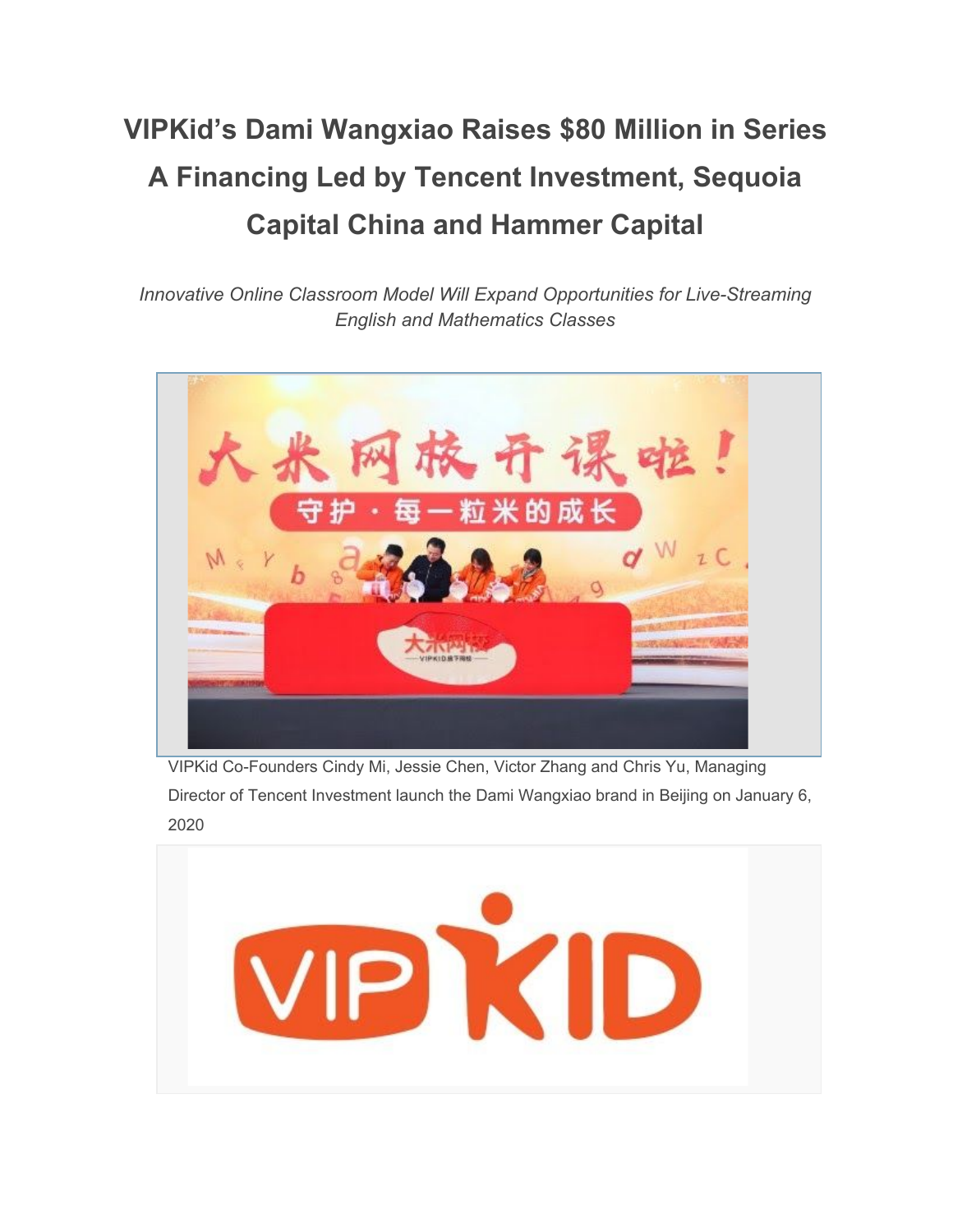SAN FRANCISCO--VIPKid, one of the world's leading education technology companies announced that its Dami Wangxiao (Dami Online School) brand has completed an \$80 million Series A financing round led by Tencent Investment, Sequoia Capital China and Hammer Capital. Dami Wangxiao's new online classroom model will offer live-streaming courses on English and mathematics to primary school and higher grade students.

In addition to VIPKid's signature one to one (1:1) offering, Dami Wangxiao is an innovative combination and enhancement of VIPKid's one to many classroom product and its one to six (1:6) classroom product. The effective combination of various class formats and student experiences will help to enhance children's mathematics, grammar, reading, writing, listening and speaking skills. The launch of Dami Wangxiao is in parallel to and complements the hugely successful one to one product, VIPKid, which was very recently honored by Glassdoor in its Best Places to Work in the U.S. in 2020 list, ranked number 9 out of 100 in the United States.

#### **Cindy Mi, Founder and CEO, VIPKid said:**

"VIPKid launched Dami Wangxiao to meet the needs of our more than 700,000 students. With an increasing number of our students entering higher grades in school, their needs for online education are increasing and more diversified and with the launch of Dami Wangxiao, we will create a new model to drive even better learning experiences and learning results for students."

**Tencent Investment, Sequoia Capital China, and Hammer Capital jointly led the \$80 million Series A investment round.**

#### **Chris Yu, Managing Director of Tencent Investment said:**

"The launch of Dami Wangxiao will further meet the growing demand for online education from Chinese parents. In its six years of development, VIPKid has become the leader in the one-on-one online English tutoring field. As an investor,